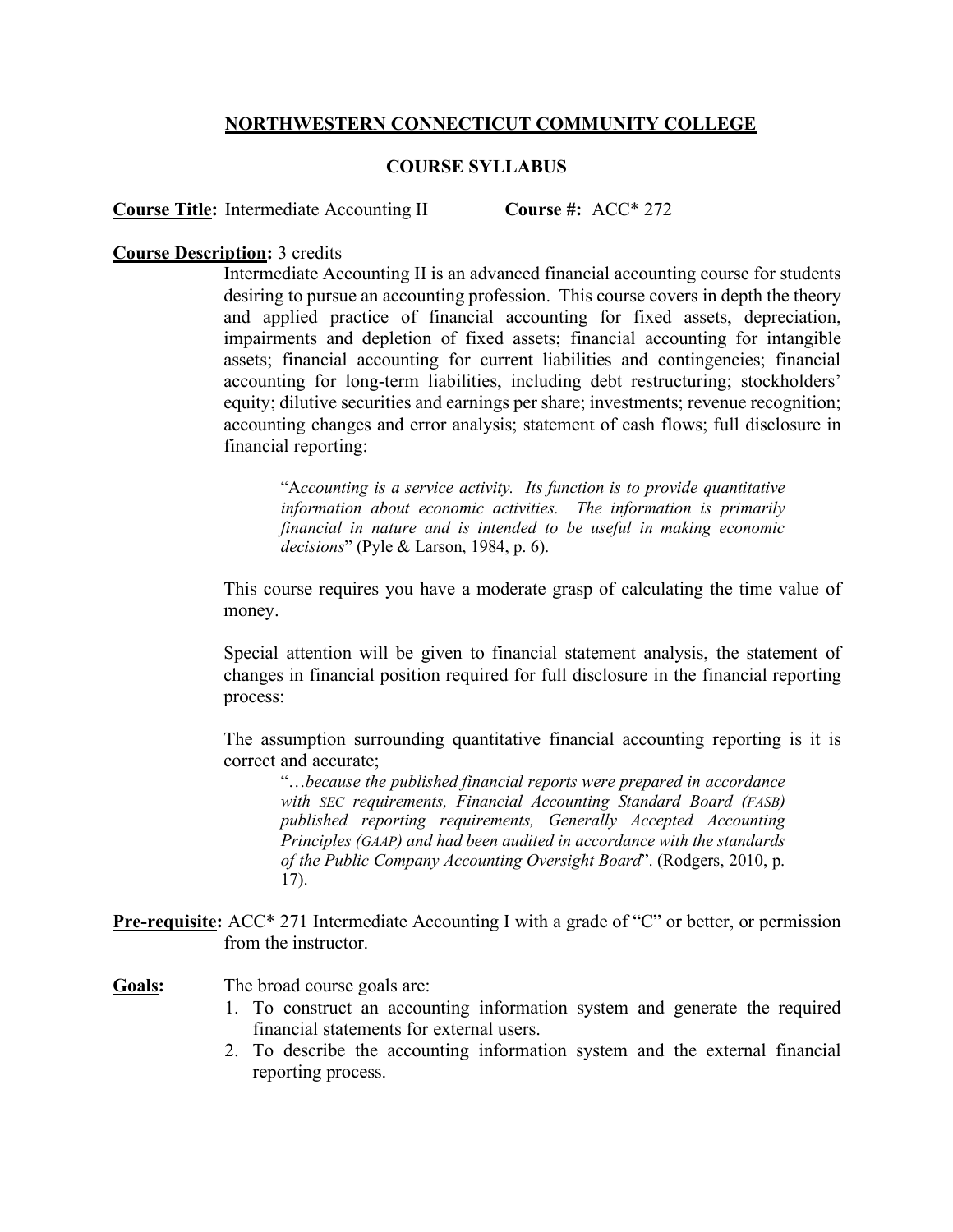3. To interpret information contained in published financial statements under full disclosure and financial reporting requirements.

**Outcomes:** Upon completion of this course, students should be able to:

- 1. Interpret information presented in the Balance Sheet; Income Statement; Statement of Cash Flows; and Statement of Retained Earnings.
- 2. Describe the major financial statements and other means of financial reporting.
- 3. Describe how accounting assists in the efficient use of scarce resources.
- 4. Recognize the major policy-setting bodies and their role in the standard-setting process.
- 5. Describe the necessity for issues related to ethics in financial accounting.
- 6. Describe the usefulness of a conceptual framework in accounting.
- 7. Describe the objectives of financial reporting.
- 8. Identify the qualitative characteristics of accounting information.
- 9. Identify the costs to include in the initial valuation of property, plant and equipment.
- 10. Recognize accounting issues related to acquiring and valuing plant assets.
- 11. Describe the accounting treatment for costs subsequent to acquisition and disposal of property, plant, and equipment.
- 12. Identify the factors involved in the depreciation process.
- 13. Compare and contrast straight-line, and decreasing-charge methods of depreciation.
- 14. Describe the accounting issues related to asset impairments.
- 15. Describe the accounting procedures for depletion of natural resources.
- 16. Describe the characteristics of intangible assets.
- 17. Identify the costs to include in the initial valuation of intangible assets.
- 18. Complete the process for amortizing intangible assets.
- 19. Complete the accounting procedures for recording goodwill.
- 20. Describe the issues and procedures related to intangible asset impairments.
- 21. Describe the nature, type and valuation of current liabilities.
- 22. Describe the classification issues of short-term debt expected to be refinanced.
- 23. Describe how to present and analyze liabilities and contingencies.
- 24. Calculate the valuation for bonds at the date of issuance.
- 25. Apply the methods of bond discount and premium amortization.
- 26. Present and analyze long-term debt.
- 27. Apply debt restructuring techniques.
- 28. Describe the characteristics of the corporate form of an organization.
- 29. Describe the key components of stockholders' equity.
- 30. Complete the accounting procedures for issuing shares of stock.
- 31. Perform the accounting and reporting for treasury stock and preferred stock.
- 32. Present and analyze stockholders' equity.
- 33. Apply the revenue recognition principle.
- 34. Apply the percentage-of-completion and completed-contract methods for longterm contracts.
- 35. Identify the proper accounting for issues on long-term contracts.
- 36. Describe the cost-recovery method of accounting.